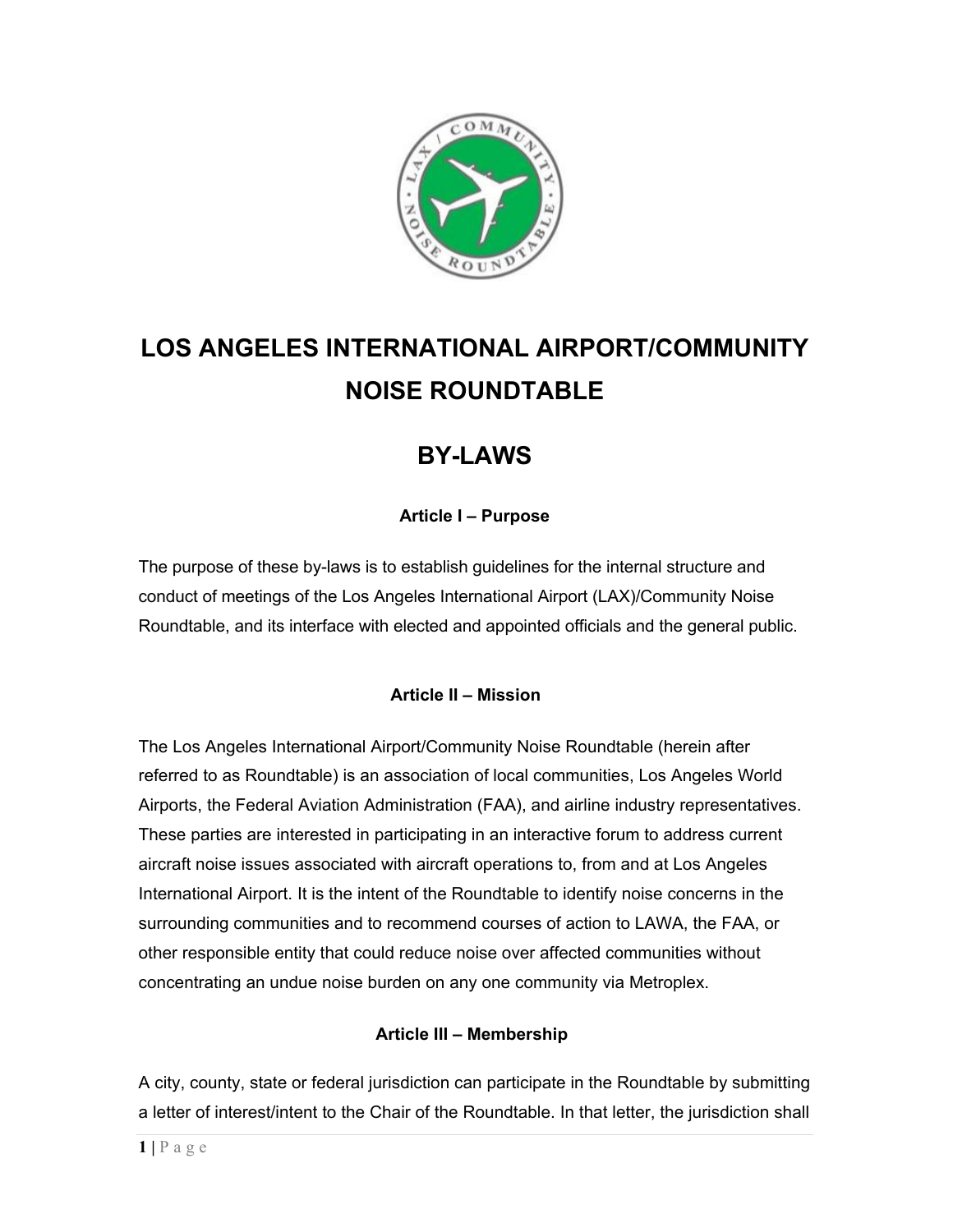formally designate the official representative (elected official preferred) of the jurisdiction and an alternate representative (elected official preferred), or jurisdiction staff member or a person from that community who is authorized to act in the designee's absence.

There may be a total of three (3) representatives from the Los Angeles City Council. Such members of the Roundtable shall be Council members or Council staff representing Council Districts that are LAX noise impacted. At such time as district boundaries are redrawn, the Roundtable shall designate the new eligible districts. These representatives shall be voting members of the Roundtable.

The Executive Director of Los Angeles World Airports (LAWA) shall designate a representative and alternate to the Roundtable. This representative shall be a voting member of the Roundtable.

The LAX Area Advisory Committee shall designate a representative and alternate to the Roundtable. This representative shall be a voting member of the Roundtable.

The Chair of the Roundtable may invite at-large representatives from recognized legitimate community groups or organizations. These community groups or organizations shall have a formal structure including by-laws, membership and regular meetings to be considered for at-large seats on the Roundtable, and designate their representative and alternate in an official letter. These at-large members shall be approved by a majority of the Roundtable quorum, and will be voting members of the Roundtable. At-large members shall serve a term of two (2) years. They may be reappointed by the Chair, subject to approval by a majority of the Roundtable quorum.

Participation by the Federal Aviation Administration and the airline industry is essential to the success of the Roundtable. The designated representative of the FAA is an exofficio non-voting member. A designated representative of the airline industry shall be approved by majority of the Roundtable quorum and be a voting member.

# **Jurisdiction**

A Member Jurisdiction may withdraw at any time from participation in the Roundtable by a written notice to the Chair.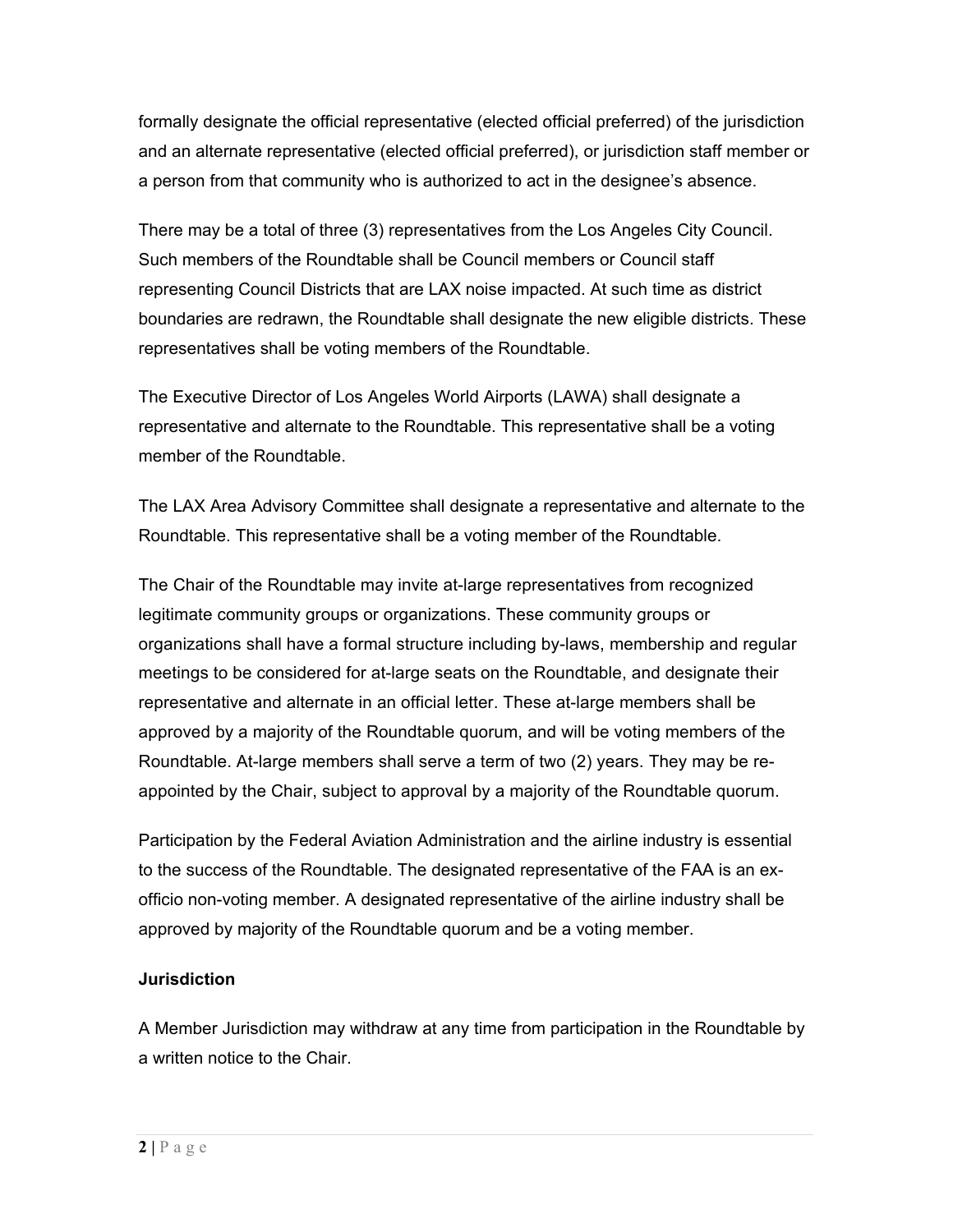A Member Jurisdiction will be considered inactive if they do not participate for a period of six (6) months. The Member Jurisdiction may return to active status by notifying the Chair of the Roundtable with reaffirmation of their official representative and alternate.

A Member Jurisdiction will be considered dropped if they are inactive for a period of twelve (12) months. The jurisdiction may return as a new member following above procedures.

#### **At-Large Representative**

An At-Large Representative will be considered inactive if they do not participate for a period of six (6) months or their term ends. The At-Large Representative may return to active status by notifying the Chair of the Roundtable with reaffirmation of their official representative and alternate or their term has been voted on at the organizations regular election.

An At-Large Representative will be considered dropped if they are inactive for a period of twelve (12) months. The At-Large Representative may return as a new member following above procedures and their term has been voted on at the organizations regular election.

#### **Other Entities**

The Airline Representative and LAX Area Advisory Committee shall use the Jurisdiction rules.

The Federal Aviation Administration (Ex-Officio Non-Voting Member) and Los Angeles World Airports are permanent members.

#### **Article IV – Officers of the Roundtable**

The Officers of the Roundtable shall consist of a Chair, First Vice Chair, Second Vice Chair and an Executive Secretary. The Chair and Vice Chairs shall continue to hold voting rights during their term. The representative of LAWA or his/her authorized designee shall serve as the Executive Secretary of the Roundtable.

A majority of the Roundtable quorum shall elect a Chair and Vice Chairs to serve a term of two (2) years. Elections shall be held in July in even numbered years. The Chair and Vice Chairs shall have no term limits.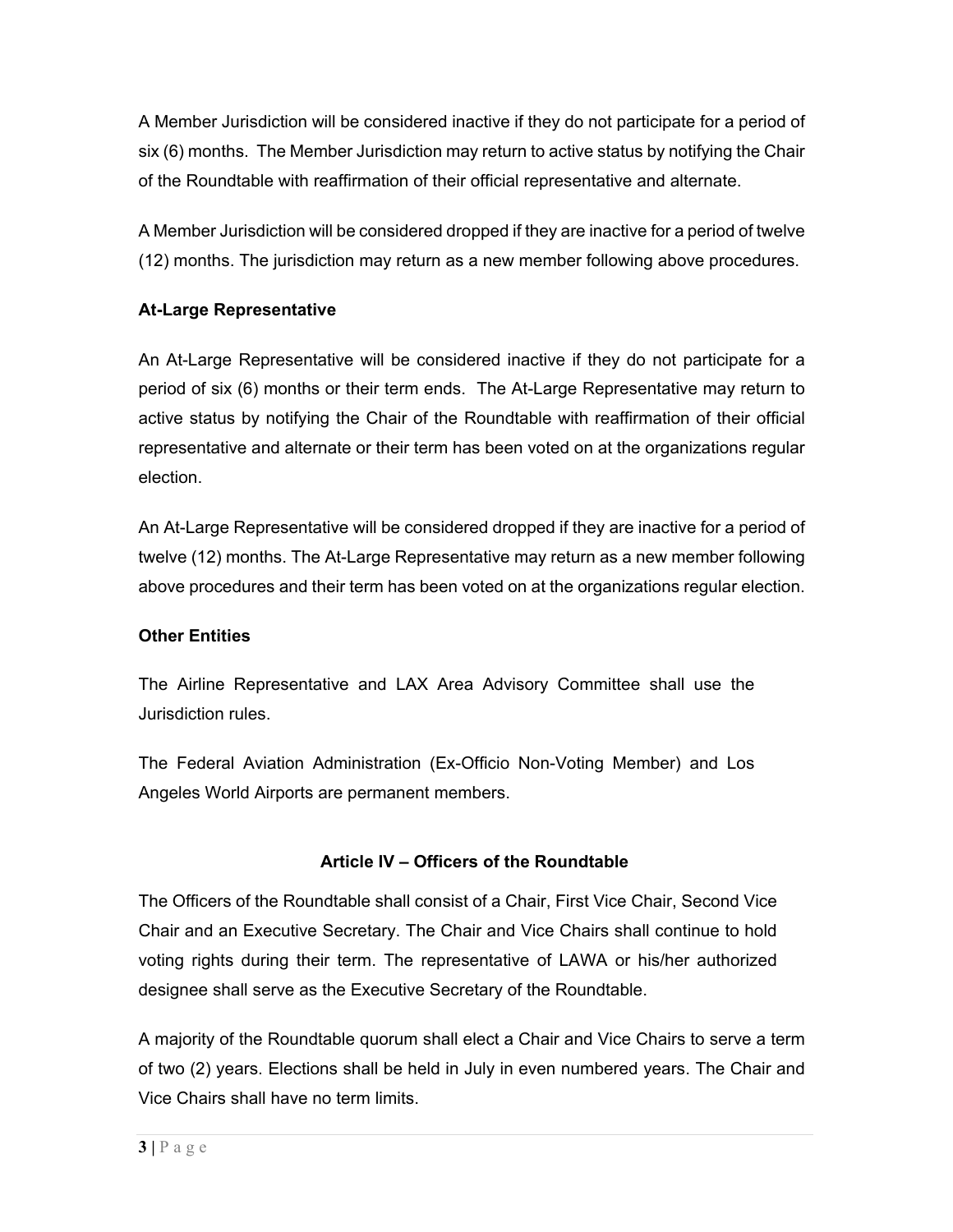A Chair or Vice Chairs may withdraw from the position at any time with written notification to the Roundtable. Upon withdrawal of the Chair, and until such time as a new election can be held, the First Vice Chair shall serve as the Chair. Upon withdrawal of a Vice Chair, the Chair shall appoint a new Vice Chair, subject to approval of the Roundtable quorum.

#### **Article V – Conduct of Meetings**

All meetings of the Roundtable shall be open to the public.

The Chair shall conduct meetings of the Roundtable in accordance with Robert's Rules of Order and the State of California's "Ralph M. Brown Act" (Brown Act). Lacking specific direction, the Chair may, at his/her discretion, rule on matters before the Roundtable.

The Roundtable meetings shall be facilitated by the Roundtable Facilitator. The Facilitator is an impartial, non-voting participant who keeps the Roundtable discussions in accord with the published meeting agenda and ensures the meetings remain on schedule.

A Quorum of the Roundtable shall consist of at least a majority (greater than 50%) of voting members. A Roundtable quorum must be present to vote on an issue, elect a Chair or Vice Chairs, or to take a position on legislation or proposed legislation.

#### **Article VI – Schedule and Location of Meetings**

Regular meetings of the Roundtable shall be held on the second Wednesday of every odd month or at other dates/times as approved to by a majority of the Roundtable quorum. Additional meetings may be scheduled if necessary. The official meeting time shall be 6:30 PM unless otherwise agreed to by a majority of the Roundtable quorum.

Meetings of the Roundtable shall be held in the Samuel Greenberg Board Room in LAWA's Administration Building at LAX, or at a location or location(s) agreed upon by a majority of the Roundtable quorum. The site(s) selected shall be easily accessible to the public, with convenient parking, with the equipment specified by the Executive Secretary and accessible to the disabled in accordance with the United States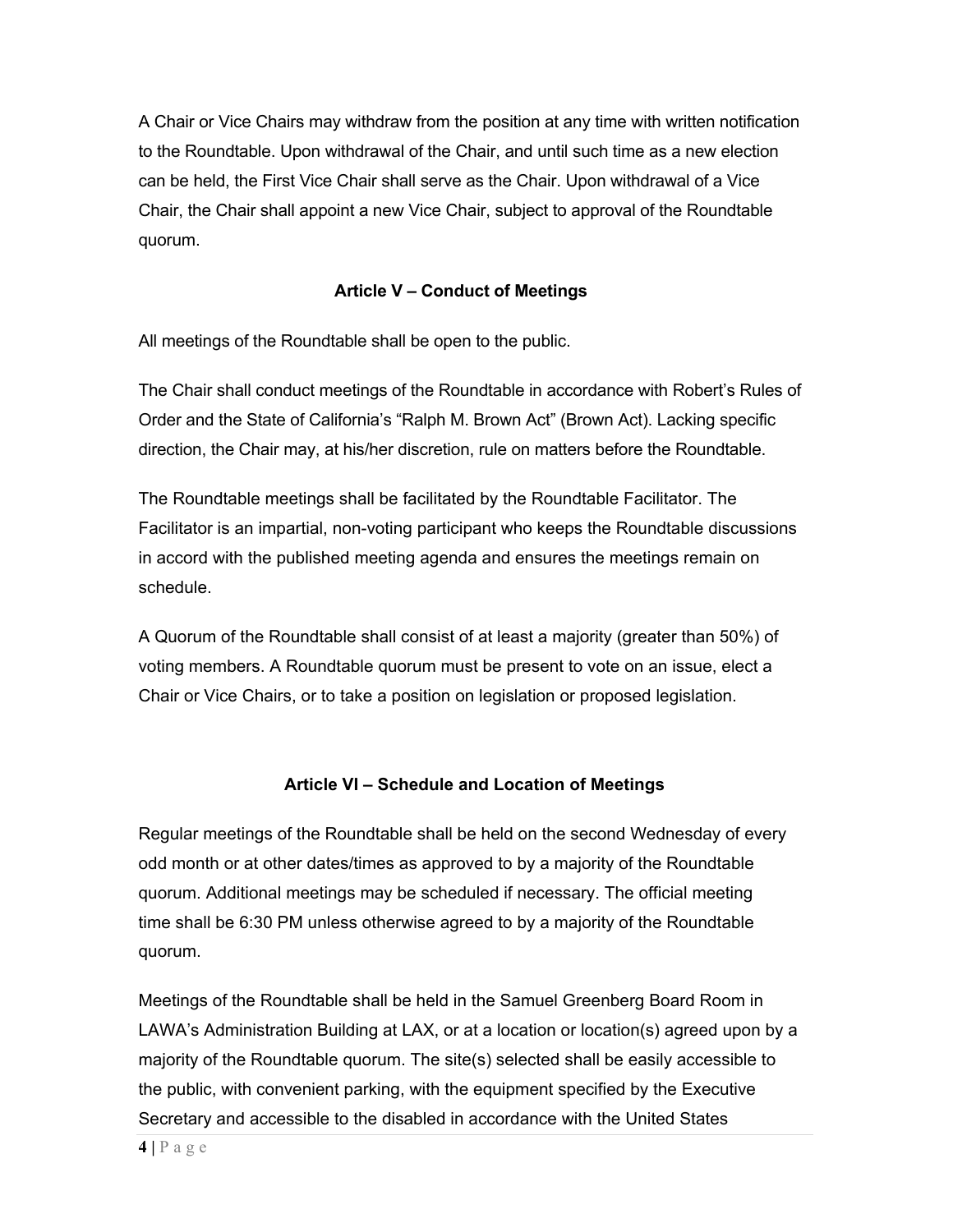Americans with Disabilities Act. Chair and Executive Secretary may change the location of a meeting if a problem with the chosen site arises.

#### **Article VII – Notice of Meetings**

In accordance with the provisions of the Brown Act, notice shall be given at least 72 hours in advance of a meeting. Notice shall include an agenda for each meeting. Said agenda shall be posted by the Executive Secretary at Los Angeles International Airport and any off site location where a Roundtable meeting is held. Notice shall also be posted on LAWA's website.

#### **Article VIII – Record of Meetings and Availability of Materials**

The motions, actions and essential elements of each meeting shall be recorded and made available to members of the Roundtable and to the public. The recording shall be reviewed and accepted by the Roundtable, and may be modified by agreement of a majority of the Roundtable quorum. The Executive Secretary of the Roundtable shall be responsible for the record of the meetings.

Materials that are a significant part of the Roundtable's deliberations shall, whenever possible, be sent in advance to the members via U.S. Mail or electronic mail. A sufficient number of copies of these materials shall also be available in printed form at the Roundtable meetings for the public.

# **Article IX – Public Participation**

Specific opportunities for public comment shall be designated on each meeting agenda, including subcommittee meetings. At the discretion of the Chair, opportunities for public comment may also be offered during discussion of specific topics or during presentations. To ensure orderly conduct of the meeting, a time limit for individual public comments may be established. Unless otherwise stated, the standing time limit for individual public comments is two (2) minutes per commenter. Members of the public who exceed the specified time limit shall be asked to conclude their remarks.